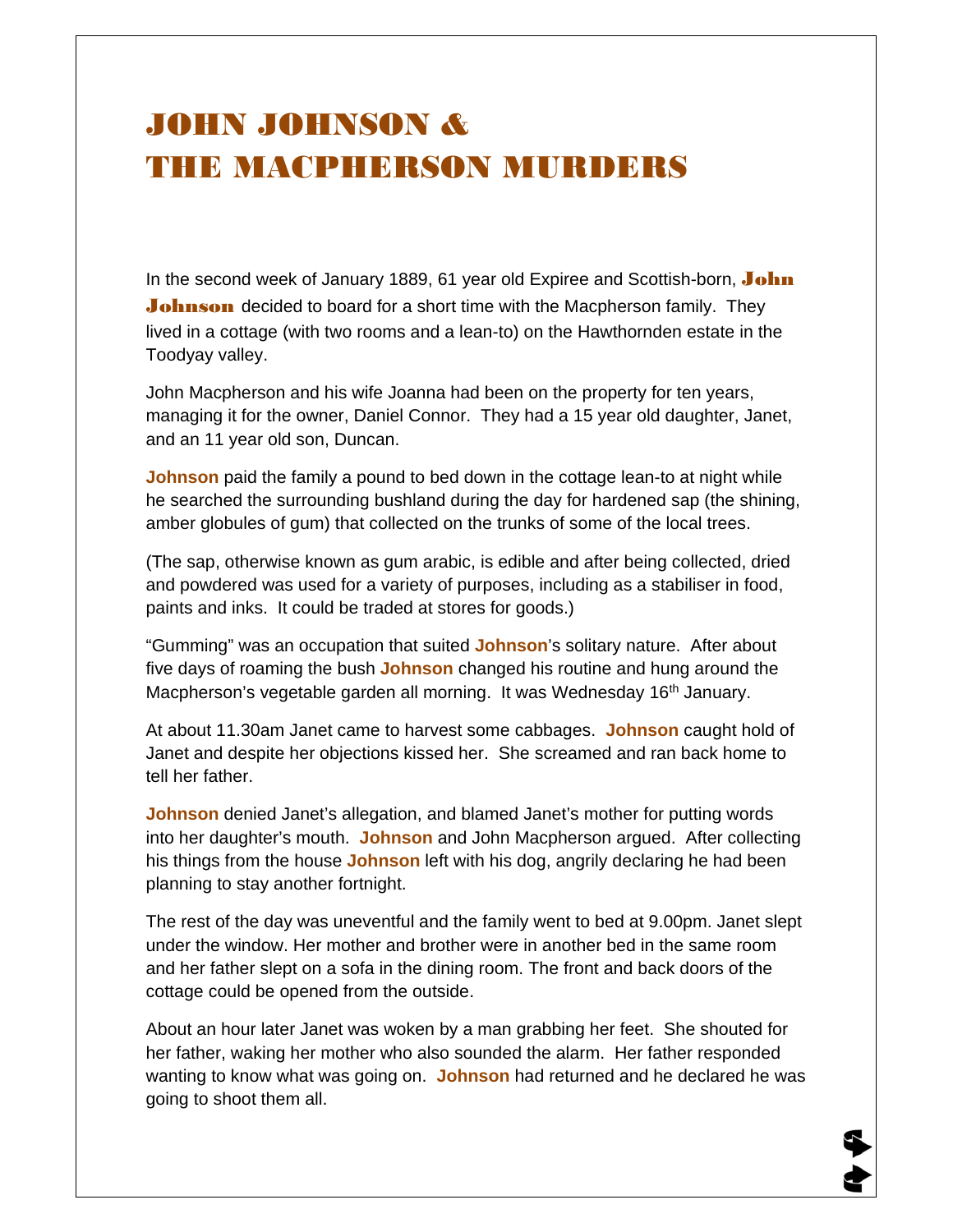Janet fled through the window to the sound of a gun, and ran to her closest neighbour about 2 km away. **Johnson** had shot John Macpherson in the dining room, killing him at close range. He then fought ferociously with Joanna Macpherson, fatally injuring her by fracturing her skull. Next he returned to the bedroom and bashed Duncan Macpherson on the head, leaving him for dead.

Footprints found the following morning indicated Johnson had then chased after Janet Macpherson for some distance before giving up. Frustrated, Johnson hid his gun under a bush, retraced his steps, retrieved his dog and belongings and left the scene.

Duncan survived but never fully recovered his wits, and Janet found a home with kindly Mrs W.R. Piesse. After the inquest she never spoke again about her experiences that terrible night.

At 7am the following morning **Johnson** visited his friend Thomas Robinson who lived 25 km from Newcastle (now Toodyay) in a northerly direction from the McPherson cottage. **Johnson** paid his friend £5 for a double-barrelled gun and some ammunition, and then confessed that he had "croaked" an old man, a woman and a boy. Before he left he threatened to blow out the brains of anyone who tried to arrest him, and failing that would slit his own throat with the razor he was carrying.

Robinson found out the real circumstances of the murders on Thursday afternoon, and over the next couple of days denied having seen **Johnson,** fearing he would get into trouble for helping him. It was not until after the Macpherson funerals on Saturday that Robinson finally told the Police the truth. **Johnson** had left Robinson's house in the direction of the Victoria Plains road and was heading north.

In the meantime **Johnson** had been spotted by others. On Thursday afternoon, Ellen O'Dea, who lived at Mount Anvil, about 29 km north of Newcastle, had seen Johnson at her place at about 1pm. He returned three hours later and got a drink at the well near the homestead. Ellen then saw him go in the direction of the main road. She did not learn of the murders until Friday morning at which point she immediately sent word to the Police.

On Saturday morning two Police officers and an Aboriginal tracker were nearing Mount Anvil. They met Mr. Clune who said he had seen a man lying down near the O'Dea house at 4 o'clock the previous afternoon. The Police went to the spot indicated by Mr Clune and found **Johnson**'s body. It was about 17 paces from the road and 135 metres from the O'Dea well.

**Johnson** had committed suicide by shooting himself in the neck in the right angle of the jaw while lying on his back. This was determined to have happened "on or about" Friday 18<sup>th</sup> January.

Robinson was censured for withholding information. It was felt if he had been truthful sooner; **Johnson** would probably have been caught alive.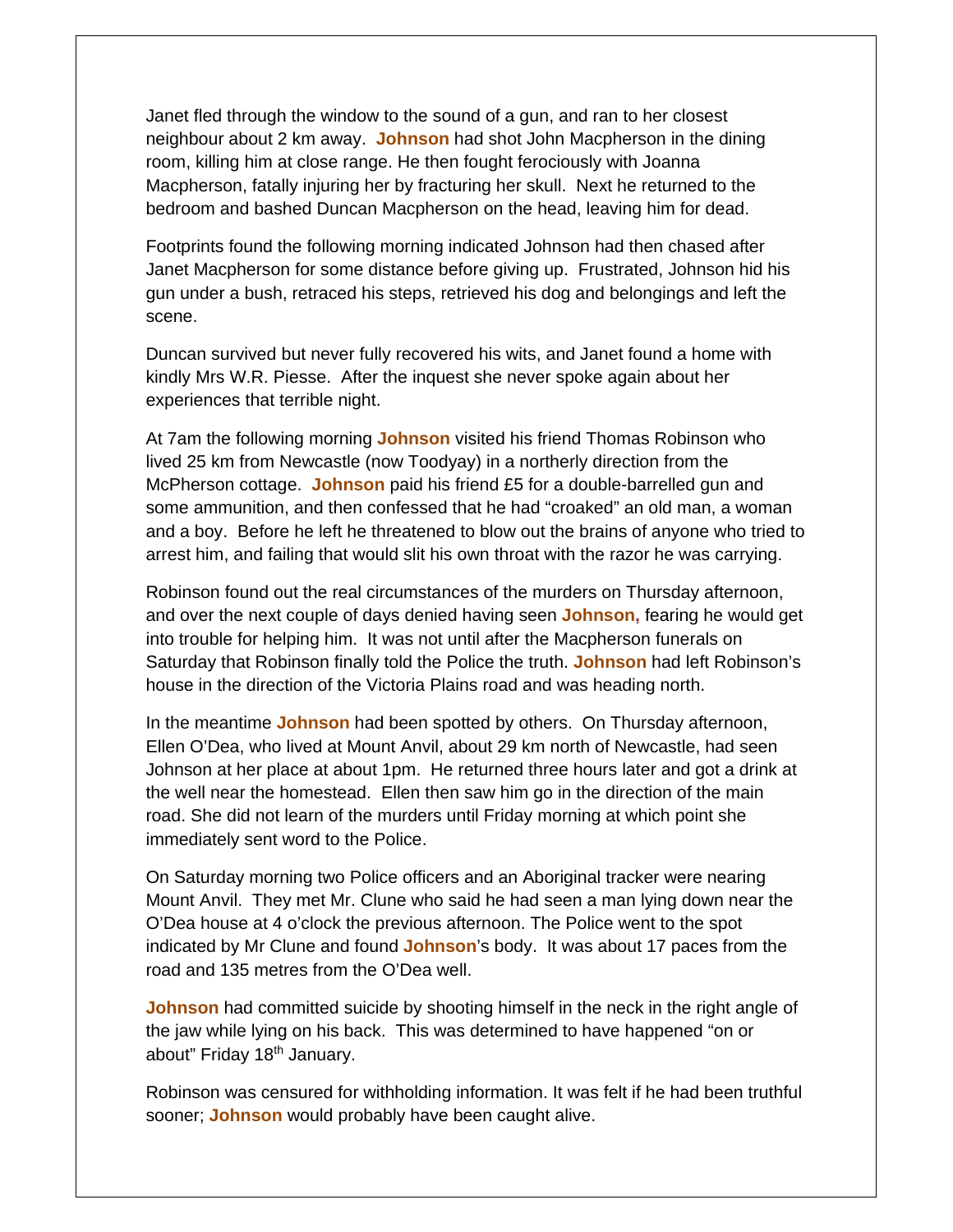## JOHN JOHNSON

## Number: 6011

| <b>Born:</b> 1827              | Died: 18th January 1889     |                        |
|--------------------------------|-----------------------------|------------------------|
| <b>Arrival date:</b>           | $28th$ January 1862         | <b>Ship:</b> Lincelles |
| <b>Ticket of Leave:</b>        | $15th$ February 1863        |                        |
| <b>Conditional Pardon:</b>     | $21$ <sup>st</sup> May 1866 |                        |
| <b>Certificate of Freedom:</b> | $13th$ March 1869           |                        |



- Sentenced in 1858 at Doncaster, England for stealing 10 years
- Unmarried, labourer, Scottish-born
- Semi-literate
- Found casual work in the Toodyay area and then later in other parts of Western Australia as a labourer, carter, general servant
- Around 1880 returned to settle in the Toodyay area, preferring to work alone